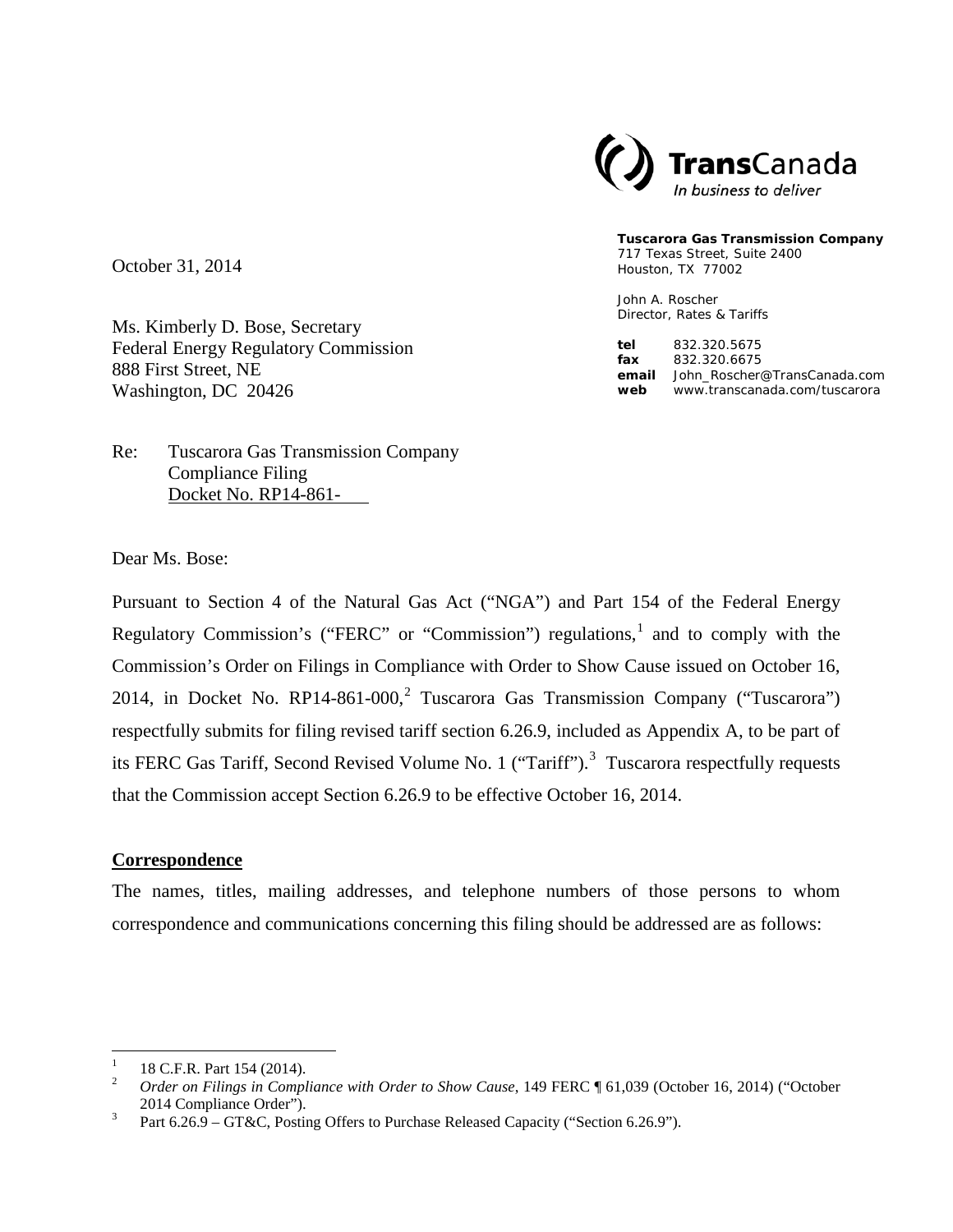John A. Roscher \* Eva N. Neufeld Director, Rates and Tariffs Associate General Counsel \* Joan F. Collins Tuscarora Gas Transmission Company Manager, Tariffs and Compliance 717 Texas Street, Suite 2400 Tuscarora Gas Transmission Company Houston, Texas 77002-2761 717 Texas Street, Suite 2400 Tel. (832) 320-5623 Houston, Texas 77002-2761 E-mail: eva\_neufeld@transcanada.com Tel. (832) 320-5651 E-mail: joan\_collins@transcanada.com

\* Persons designated for official service pursuant to Rule 2010.

#### **Statement of Nature, Reasons, and Basis for Filing**

On March 20, 2014, in Docket No. RP14-442-000, the Commission issued its Show Cause Order, $4$  which required that all interstate pipelines submit filings to either revise their tariffs to provide for the posting of offers to purchase released capacity or otherwise demonstrate full compliance with the Commission's regulations.<sup>[5](#page-1-1)</sup> On May 12, 2014, Tuscarora submitted a compliance filing in response to the Commission's Show Cause Order to revise its capacity release provisions to provide for the posting of offers to purchase released capacity. By its October 2014 Compliance Order, the Commission accepted tariff records filed by various pipelines to comply with the Show Cause Order, to be effective October 16, 2014, and required Tuscarora, among others, to file revised tariff language, within 30 days of the October 2014 Compliance Order, to revise the length of time an offer to purchase released capacity will be posted so that such offers are posted for no less than 30 days.<sup>[6](#page-1-2)</sup>

To comply with the Commission's directives set forth in the October 2014 Compliance Order, Tuscarora is filing revised Section 6.26.9 to state that offers to purchase released capacity will be posted on Tuscarora's website for no less than 30 days.

<span id="page-1-1"></span><span id="page-1-0"></span>*Order to Show Cause*, 146 FERC ¶ 61,203 (March 20, 2014) ("Show Cause Order").<br>Specifically, Section 284.8(d) of the Commission's regulations requires pipelines to provide notice of offers to purchase released capacity and to post the terms and conditions of such offers on their Internet websites for a reasonable period. <sup>6</sup> October 2014 Compliance Order at paragraph 10 and ordering paragraph C.

<span id="page-1-2"></span>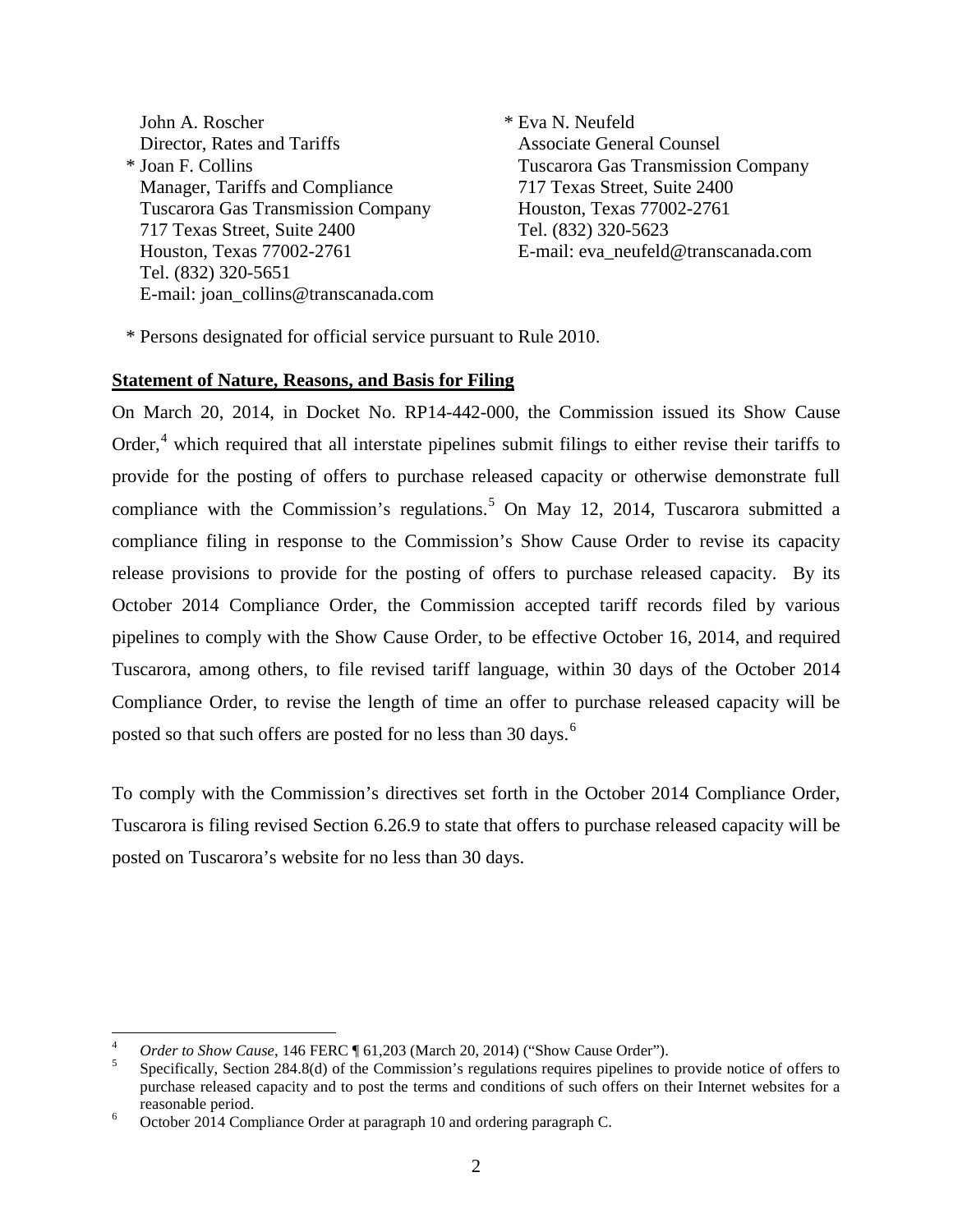### **Effective Date**

Tuscarora requests that the Commission accept the revised tariff section included as Appendix A to be effective October 16, 2014, consistent with the effective date reflected in the October 2014 Compliance Order.

### **Other Filings That May Affect This Proceeding**

There are no other filings before the Commission that may significantly affect the changes proposed herein.

### **Contents of Filing**

In accordance with Section 154.7 of the Commission's regulations, Tuscarora is submitting the following XML filing package, which includes:

- 1. This transmittal letter;
- 2. The clean tariff section (Appendix A); and
- 3. The marked tariff section (Appendix B).

## **Certificate of Service**

As required by Sections 154.7 and 154.208 of the Commission's regulations as well as the October 2014 Compliance Order, copies of this filing are being served on all of Tuscarora's existing customers and interested state regulatory agencies. A copy of this letter, together with the other attachments, is available during regular business hours for public inspection at Tuscarora's principal place of business.

Pursuant to Section 385.2005 and Section 385.2011, the undersigned has read this filing and knows its contents, and the contents are true as stated, to the best of his knowledge and belief. The undersigned possesses full power and authority to sign such filing.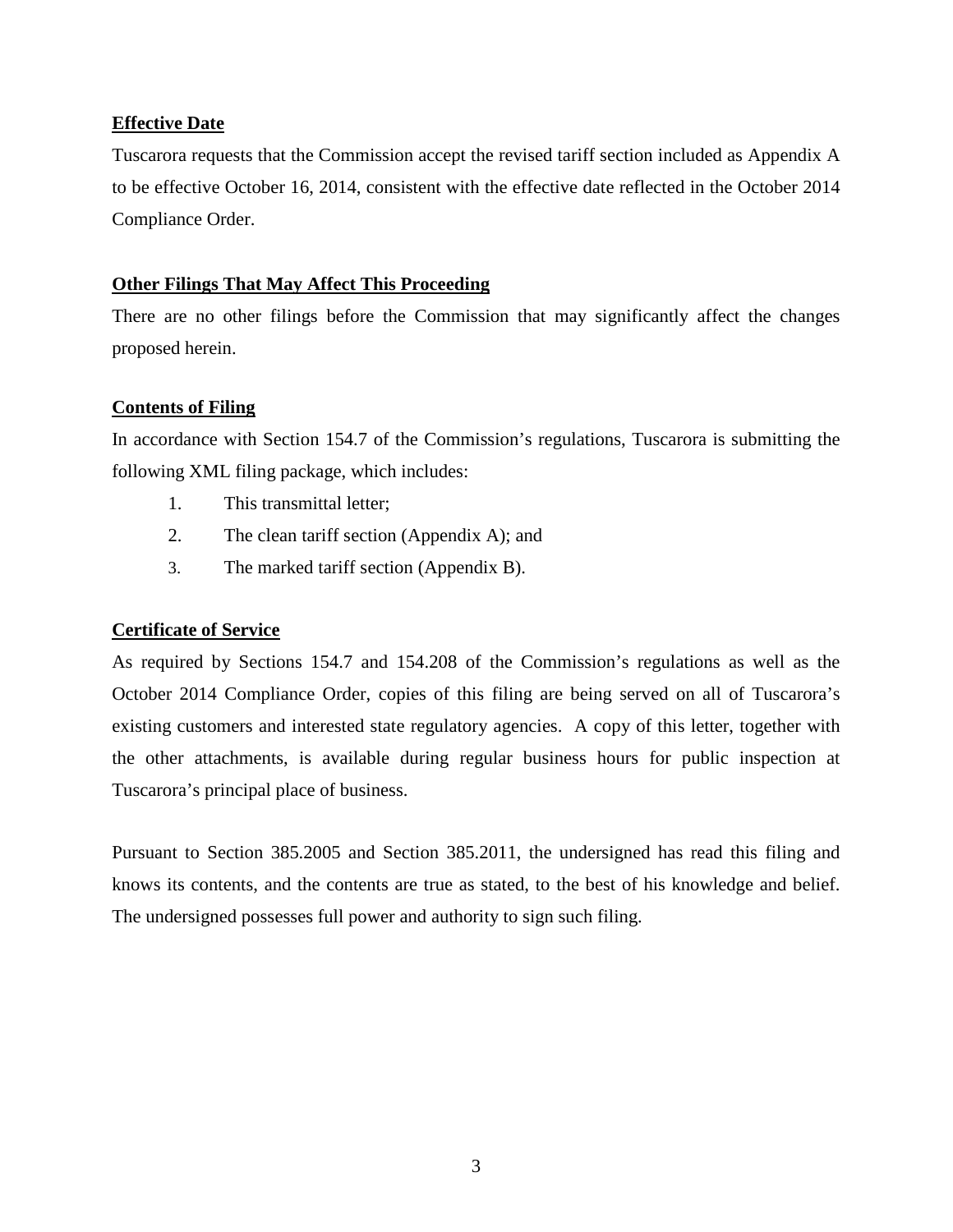Any questions regarding this filing may be directed to Joan Collins at (832) 320-5651.

Respectfully submitted,

TUSCARORA GAS TRANSMISSION COMPANY

John A. Rosche

John A. Roscher Director, Rates & Tariffs

Enclosures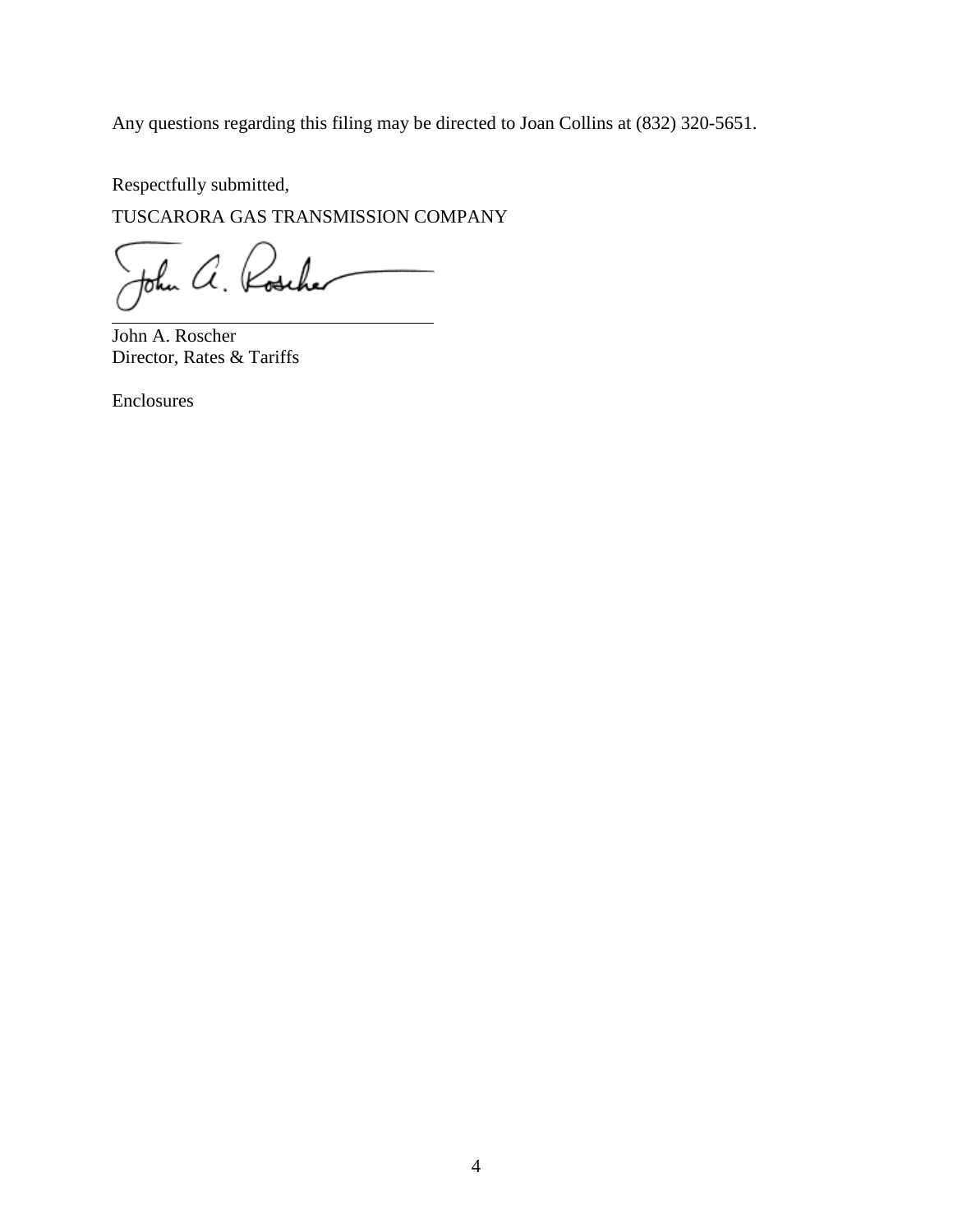# **Appendix A**

## *Tuscarora Gas Transmission Company FERC Gas Tariff, Second Revised Volume No. 1*

## **Clean Tariff**

|--|

## **<u>Version</u>**

| 6.26.9 - GT&C, Posting Offers to Purchase Released Capacity | v.1.0.0 |
|-------------------------------------------------------------|---------|
|-------------------------------------------------------------|---------|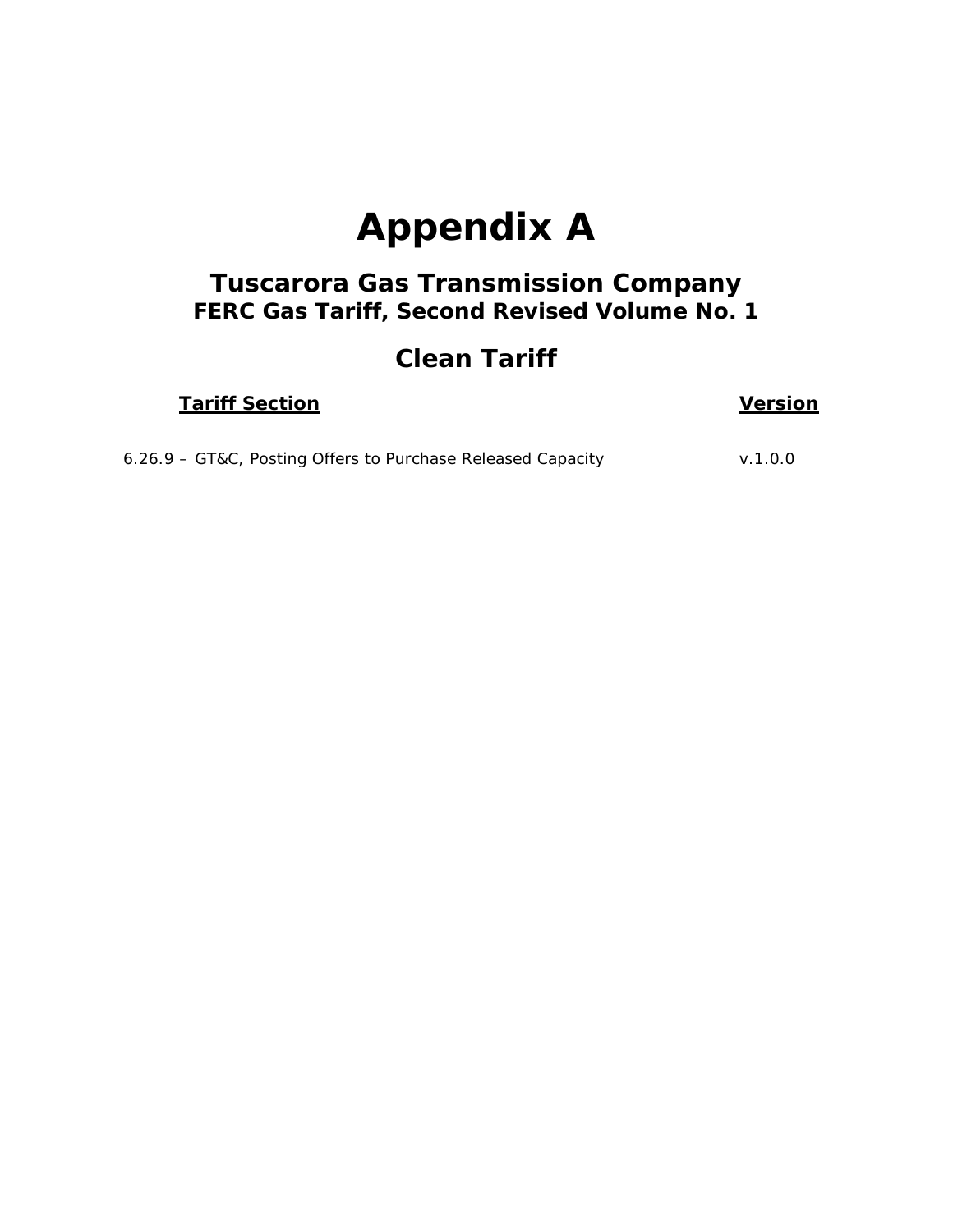6.26.9 Posting Offers to Purchase Released Capacity. A Shipper desiring released capacity may submit a request to Transporter in writing. Such request for capacity shall specify the terms and conditions pursuant to which capacity will be accepted. Such a request shall be posted on Transporter's EBB for no less than thirty (30) days on an informational basis.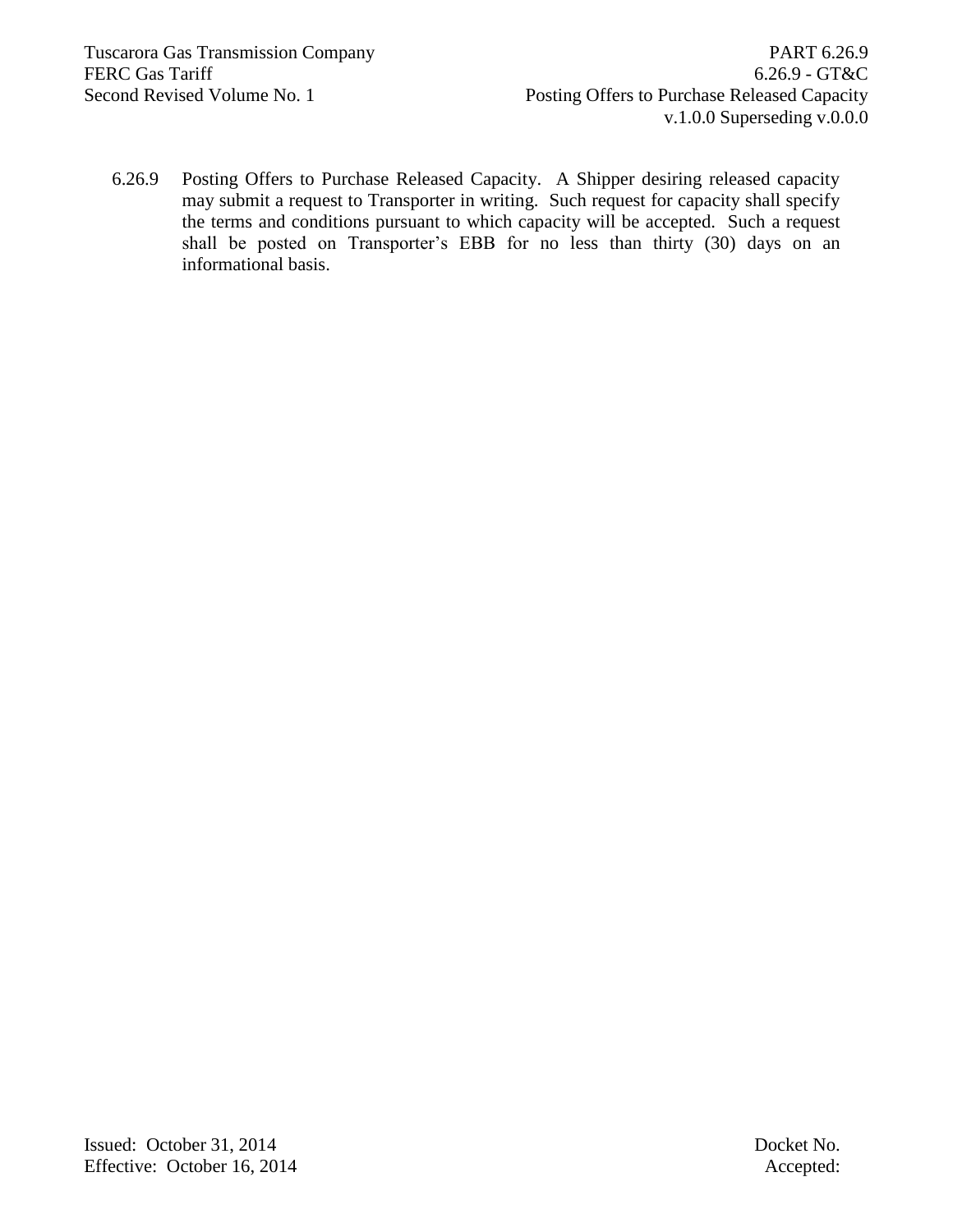# **Appendix B**

## *Tuscarora Gas Transmission Company FERC Gas Tariff, Second Revised Volume No. 1*

## **Marked Tariff**

| <b>Tariff Section</b> | <b>Version</b> |
|-----------------------|----------------|
|                       |                |

| 6.26.9 - GT&C, Posting Offers to Purchase Released Capacity |  |  | V.1.0.0 |
|-------------------------------------------------------------|--|--|---------|
|-------------------------------------------------------------|--|--|---------|